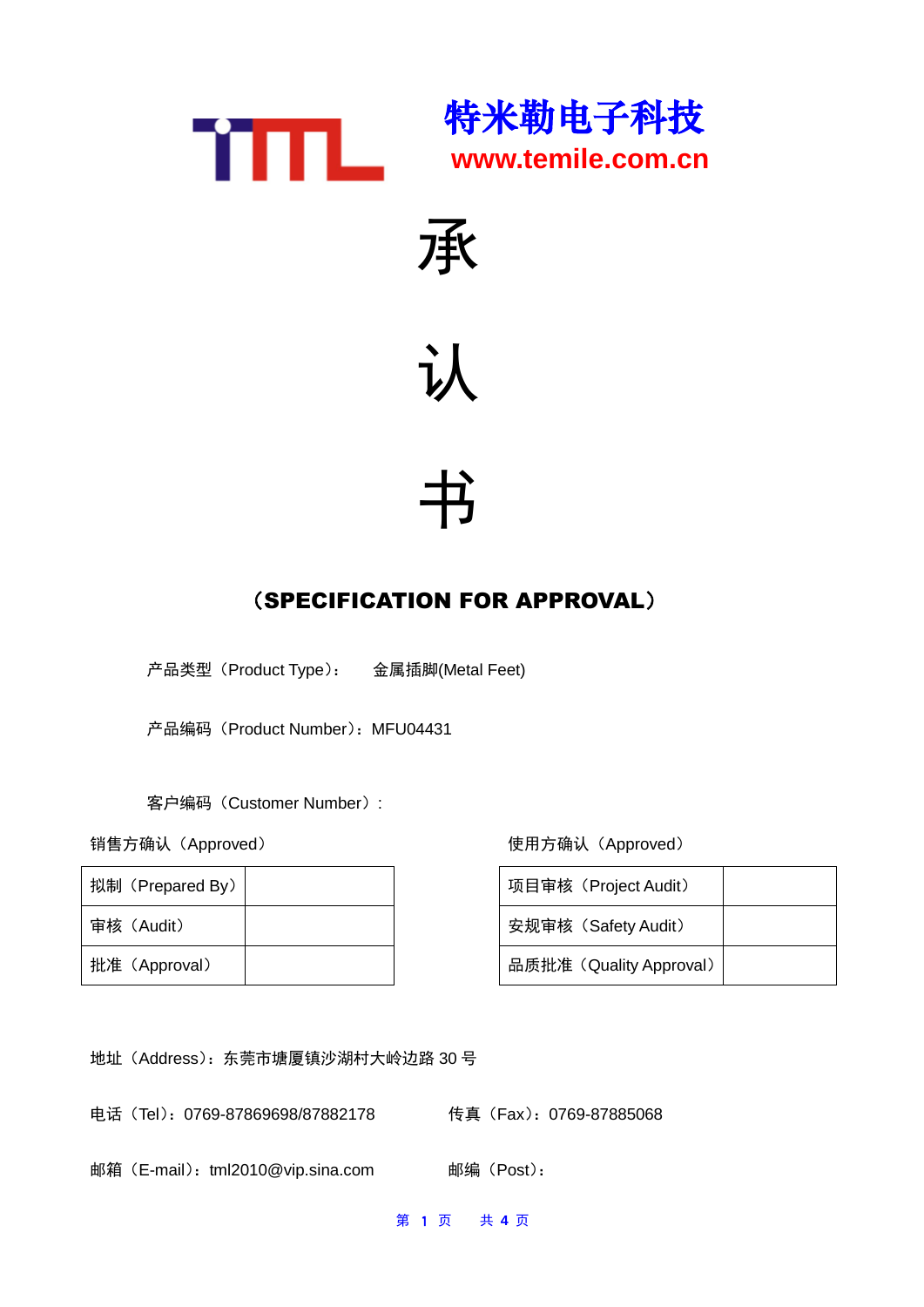#### 客 户(Customer): 客户型号(Customer Number):

销售方(Sales): 东莞特米勒电子科技有限公司 销售型号(Sales Number): MFU04431

#### 金属插脚版本修订页

#### (Metal feet revised version of page)

| 序号 (No.)        | 版本 (Version) | 更改内容 (Changes to the Content) | 更改日期 (Change Date) |  |
|-----------------|--------------|-------------------------------|--------------------|--|
|                 | A            | 新归档 (New Archive)             | $2017 - 1 - 7$     |  |
| 2               |              |                               |                    |  |
| 3               |              |                               |                    |  |
| $\overline{4}$  |              |                               |                    |  |
| $5\phantom{.0}$ |              |                               |                    |  |
| 6               |              |                               |                    |  |
|                 |              |                               |                    |  |
| 8               |              |                               |                    |  |
| 9               |              |                               |                    |  |

一、型号(Type): MFU04431 (参考图 Reference Picture)



#### 第 2 页 共 **4** 页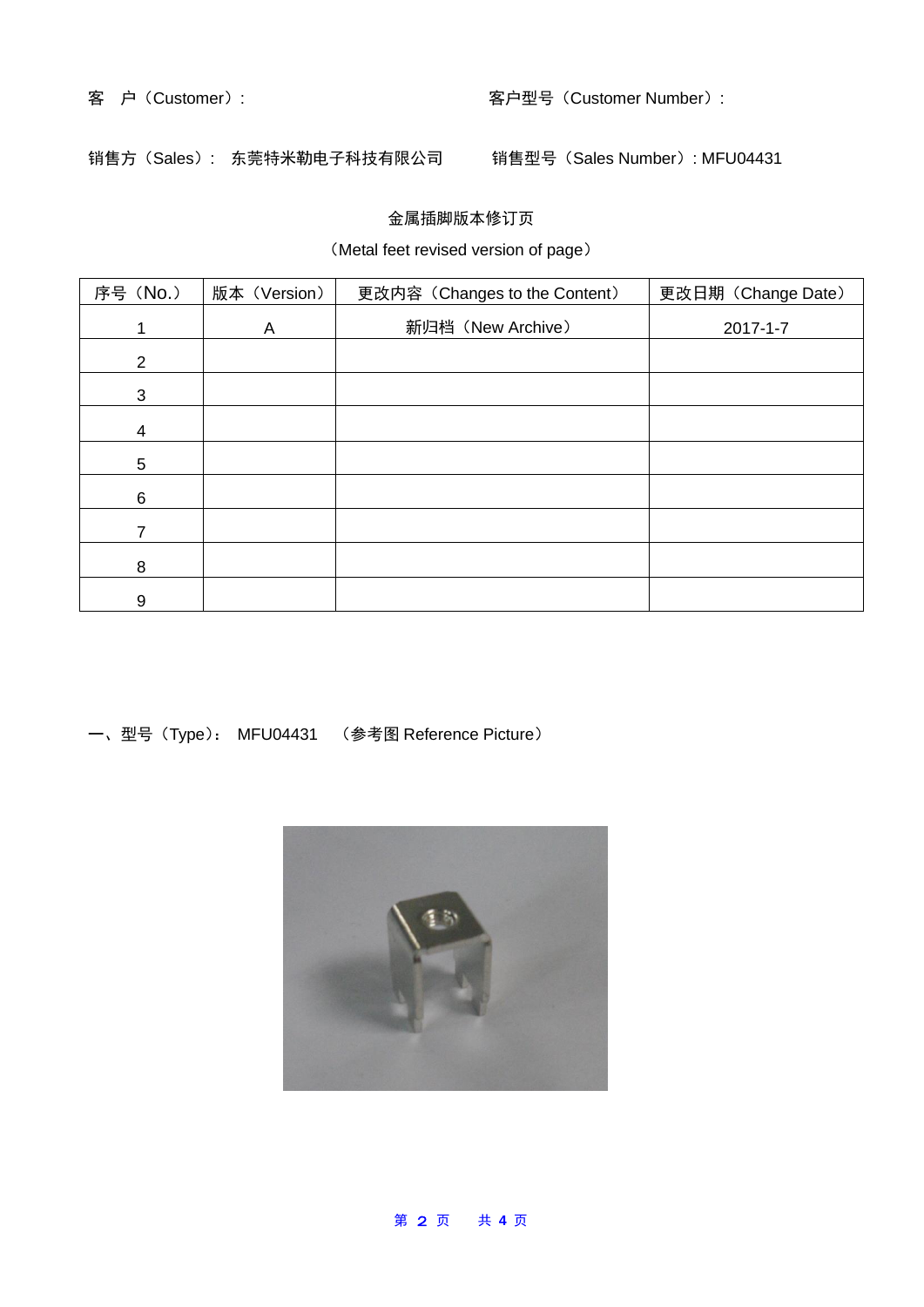#### 二、图形 (Drawing)



外形尺寸(Shape Dimension)

#### 公差(Tolerance)

| >200          | ±1.20 |
|---------------|-------|
| >120          | ±1.00 |
| $>30$ ~ 120   | ±0.60 |
| $> 6 \sim 30$ | ±0.40 |
| >0∼6          | ±0.25 |

### 三、BOM 表 (BOM Table)

| 序 号<br>'No. | 称<br>名<br>(Name) | 材<br>质<br>(Material) | 面处理<br>表<br>(Surface Treatment) | 数<br>量<br>(Amount) |
|-------------|------------------|----------------------|---------------------------------|--------------------|
| (1)         | 插<br>脚<br>(Feet) | 黄铜<br>(Brass)        | 镀锡 (Tin Plating)                |                    |

#### 第 3 页 共 **4** 页